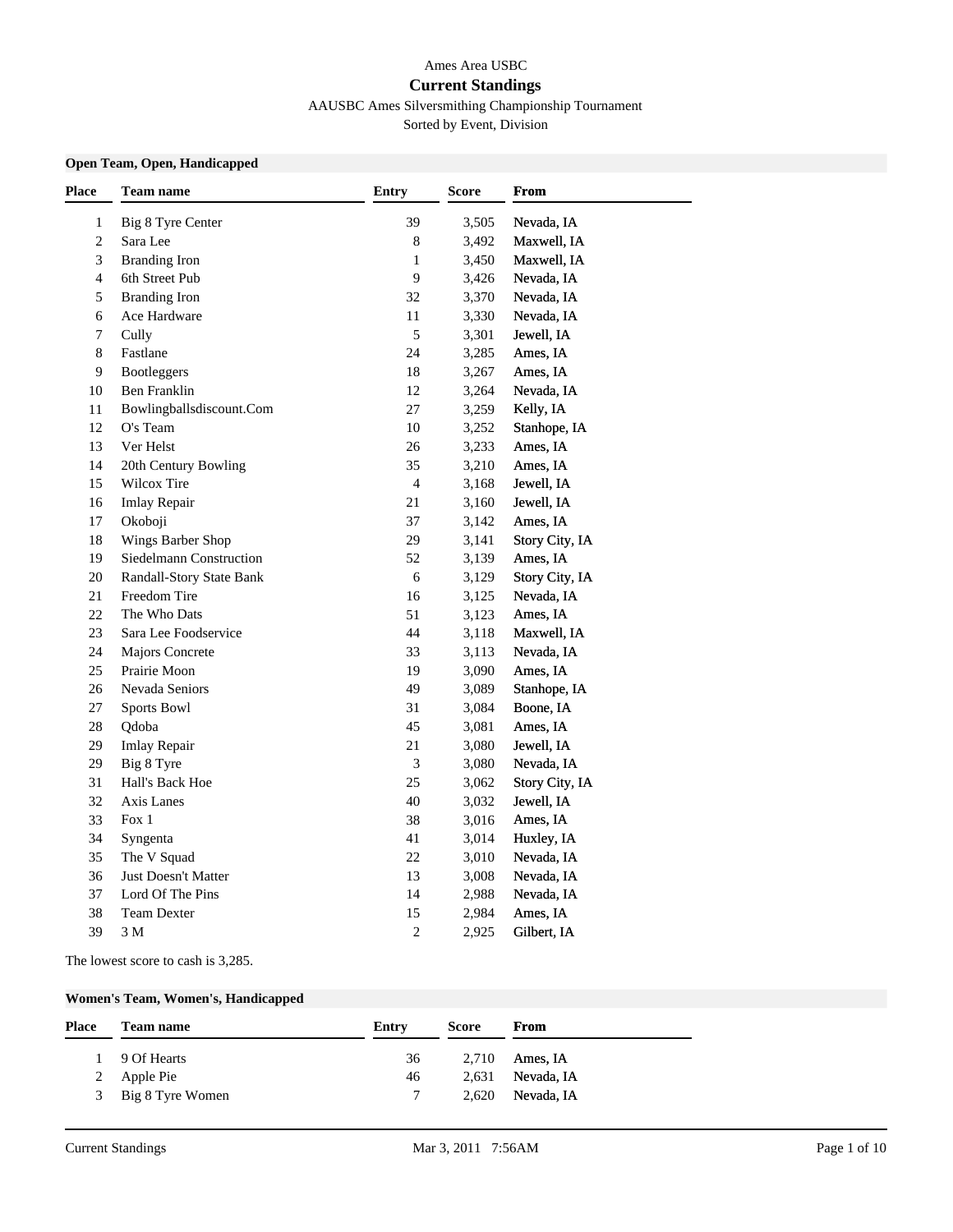| Remax             | 43 | 2.575 | Roland, IA         |
|-------------------|----|-------|--------------------|
| Remax I           | 30 | 2.560 | Roland, IA         |
| 6 Flat Top        | 20 | 2.513 | Nevada, IA         |
| 7 Shirley's Girls | 17 |       | $2,443$ Huxley, IA |
| 8 I Don't Know    | 23 | 2.351 | Ames. IA           |

The lowest score to cash is 2,620.

### **Open Doubles, Open Doubles, Handicapped**

| <b>Place</b> | Team name                                | <b>Entry</b>   | <b>Score</b> | From           |  |
|--------------|------------------------------------------|----------------|--------------|----------------|--|
| 1            | Schwartz, Dennis / Wierson, Ryan J       | 12             | 1,509        | Nevada, IA     |  |
| 2            | Killam, Tim / Myers, Donnie W            | 37             | 1,493        | Ames, IA       |  |
| 3            | Kapayou, Steven J / Thomas, Chip         | 18             | 1,465        | Ames, IA       |  |
| 4            | Mc Devitt, Dan L / Overland, Gary L      | 33             | 1,442        | Nevada, IA     |  |
| 5            | Hathaway, Mike R / Dobson, Chad V        | $\mathfrak{Z}$ | 1,436        | Nevada, IA     |  |
| 6            | Novak, Wes / Brechler, Michael D         | 44             | 1,429        | Maxwell, IA    |  |
| 7            | Dutton, Bret M / Link, Kevin W           | 9              | 1,427        | Nevada, IA     |  |
| 8            | Bibler, Eric J / Slobe, Richard L        | 35             | 1,421        | Ames, IA       |  |
| 9            | Miller, Michael J / Erwin, Nathan R      | $\sqrt{2}$     | 1,419        | Gilbert, IA    |  |
| 10           | Link, Gary A / Heintz, Jeremy L          | 9              | 1,418        | Nevada, IA     |  |
| 11           | Heeren, Jeff A / Hodnefield, Dan W       | 4              | 1,402        | Jewell, IA     |  |
| 12           | Schmidt, Jonathan / Mueller, Josh E      | 42             | 1,390        | Ames, IA       |  |
| 13           | Canott, Matt D / Black, Michael L        | 32             | 1,385        | Nevada, IA     |  |
| 14           | Black, Derrick J / Ackerman, Joe A       | 1              | 1,382        | Maxwell, IA    |  |
| 15           | Wicks, Bryan R / Howard, Bri L           | 4              | 1,370        | Jewell, IA     |  |
| 16           | Watts, Dwain A / Holm, Kevin L           | 6              | 1,364        | Story City, IA |  |
| 17           | Ortiz, Alex / Ortiz, Jeff                | 18             | 1,357        | Ames, IA       |  |
| 17           | Mensing, Dennis D / Robinson,            | 16             | 1,357        | Nevada, IA     |  |
|              | Randal L                                 |                |              |                |  |
| 19           | Toro, Angel L / Kennedy, Nicholas S      | 45             | 1,356        | Ames, IA       |  |
| 20           | Mikkelsen, Jason E / Hall, David A       | 50             | 1,349        | Ames, IA       |  |
| 21           | Tscherter, Scott / Snodgrass, Joshua M   | 3              | 1,347        | Nevada, IA     |  |
| 22           | Earles, Jeremy W / Earles, Robert F      | 31             | 1,345        | Boone, IA      |  |
| 23           | Olson, Larry G / Port, Gordon L          | 33             | 1,336        | Nevada, IA     |  |
| 24           | Prescott, Jarad W / Crouse, Lowell D     | $\mathbf{1}$   | 1,334        | Maxwell, IA    |  |
| 25           | Culpepper, Wayne E / Cavan, Lom          | 5              | 1,333        | Jewell, IA     |  |
| 26           | Tscherter, Mick F / Johnson, Robert D    | 39             | 1,332        | Nevada, IA     |  |
| 27           | Catus, Robert N / Best, Bob O            | 37             | 1,321        | Ames, IA       |  |
| 28           | Otto, Duane D / Huntrods, Steven T       | 12             | 1,318        | Nevada, IA     |  |
| 29           | Siedelmann, Nick S / Siedelman, Terry    | 52             | 1,315        | Ames, IA       |  |
| 30           | Neal, Michael L / Kieffer, Ryan A        | 31             | 1,311        | Boone, IA      |  |
| 31           | Wiese, Samuel J / Gray, Bill B           | 10             | 1,310        | Stanhope, IA   |  |
| 32           | Sealine, Ranae / Sealine, Douglas D      | 10             | 1,308        | Stanhope, IA   |  |
| 33           | Schoep, Arden J / Mason, Terry W         | 26             | 1,302        | Ames, IA       |  |
| 34           | Bairey, Miles G / Bairey, Mark G         | 33             | 1,296        | Nevada, IA     |  |
| 35           | Trecker, Tyler J / Dentlinger, Dave T    | 52             | 1,292        | Ames, IA       |  |
| 36           | Beck, Art / Kadolph, Tim                 | $25\,$         | 1,290        | Story City, IA |  |
| 37           | Hetland, Randy M / Wilcox, Brian W       | 5              | 1,289        | Jewell, IA     |  |
| 37           | Bowlin, Gabe J / Sealine, Orien R        | 49             | 1,289        | Stanhope, IA   |  |
| 39           | Bern, Kerry E / Newell, Brandon W        | 39             | 1,284        | Nevada, IA     |  |
| 40           | Cryder, Christian / Cryder, Robert L     | 26             | 1,272        | Ames, IA       |  |
| 41           | Sogard, Douglas L / Deppe, Justin T      | 21             | 1,271        | Jewell, IA     |  |
| 42           | Youngberg, Kyle R / Youngberg, Kirk<br>W | 38             | 1,257        | Ames, IA       |  |
| 43           | Smith, Jimmy J / Huggins, Lowell W       | 53             | 1,256        | Maxwell, IA    |  |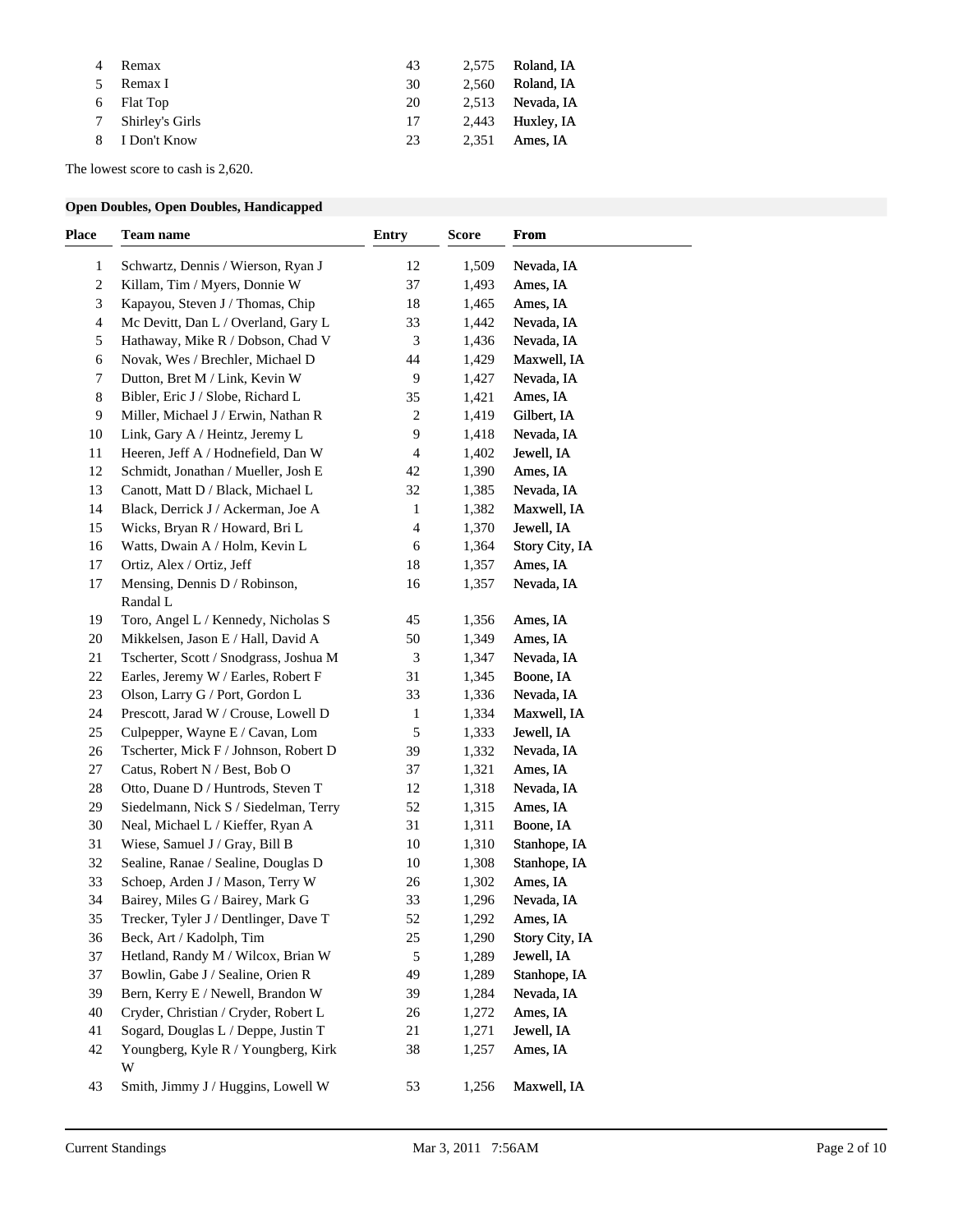| 44 | Howerton, Randy D / Carriere, Phillip<br>A | 26             | 1,255 | Ames, IA       |
|----|--------------------------------------------|----------------|-------|----------------|
| 45 | Anderson, David B / Swanson, James<br>L    | 29             | 1,252 | Story City, IA |
| 46 | Everett, Jerry J / Pospisal, Andrew L      | 15             | 1,250 | Ames, IA       |
| 47 | Burkhart, Ray / Everhart, Larry A          | 40             | 1,248 | Jewell, IA     |
| 48 | Paulsen, Darrell E / Olson, Randy M        | 5              | 1,246 | Jewell, IA     |
| 49 | Harris, Brian / Busch, Brandon L           | 15             | 1,242 | Ames, IA       |
| 49 | Hawkins, Keith L / Huntrods, Stanley       | 12             | 1,242 | Nevada, IA     |
|    | $\mathbf{F}$                               |                |       |                |
| 51 | Harris, Brad W / Harris, Chris R           | 15             | 1,235 | Ames, IA       |
| 52 | Carsrud, Bryan / Knop, Chad A              | 3              | 1,229 | Nevada, IA     |
| 53 | Tibben, Brian A / Sorem, Ronald J          | 16             | 1,220 | Nevada, IA     |
| 54 | Lawrence, Scott M / Youngberg, Gary        | 38             | 1,219 | Ames, IA       |
|    | L                                          |                |       |                |
| 55 | Sogard, David L / Imlay, Ronald E          | 21             | 1,217 | Jewell, IA     |
| 56 | Tjelmeland, Mike R / Davis, Frank L        | 14             | 1,213 | Nevada, IA     |
| 57 | Anderson, Scott R / Schweertmann,          | 29             | 1,206 | Story City, IA |
|    | Scott                                      |                |       |                |
| 58 | Nerem, Ralph E / Hall, Kent D              | 25             | 1,204 | Story City, IA |
| 59 | Dooley, Michael P / Powelson, Mike P       | 38             | 1,197 | Ames, IA       |
| 60 | McPartland, Kelly J / Brunscheon,          | 27             | 1,196 | Kelly, IA      |
|    | John M                                     |                |       |                |
| 61 | Wing, Jon H / Wing, Lyle C                 | 29             | 1,183 | Story City, IA |
| 62 | Brekke, Tom D / Shook, Gail A              | 14             | 1,182 | Nevada, IA     |
| 63 | Meller, Edward / Hunter, Bob D             | 49             | 1,173 | Stanhope, IA   |
| 64 | Kock, Mike C / Glick, R. Allen             | 27             | 1,172 | Kelly, IA      |
| 65 | Arneson, Paul C / Berven, Roy T            | 40             | 1,158 | Jewell, IA     |
| 65 | Sires, Caleb J / Whitefield, Jeff W        | $\overline{c}$ | 1,158 | Gilbert, IA    |
| 67 | Kinneer, Bryan W / Videgar, Doug F         | 32             | 1,137 | Nevada, IA     |
|    |                                            |                |       |                |

The lowest score to cash is 1,385.

# **Women's Doubles, Women's Doubles, Handicapped**

| Place | <b>Team name</b>                      | Entry | <b>Score</b> | From       |
|-------|---------------------------------------|-------|--------------|------------|
| 1     | Jennings, Teri L / Crouse, Jackie A   | 36    | 1,382        | Ames, IA   |
| 2     | Carnery, Teresa M / Lebeck, Sandra    | 28    | 1,332        | Kelly, IA  |
| 3     | Mcpartland, Cari / Loneman, Terri     | 36    | 1,295        | Ames, IA   |
| 4     | Anderson, Sheri R / Hausmann, Peg     | 23    | 1,287        | Ames, IA   |
| 5     | Glick, Sharla T / Burris, Kandi       | 28    | 1,278        | Kelly, IA  |
| 6     | Lawson, Candy S / Klonglan, Shirley I | 7     | 1,274        | Nevada, IA |
| 7     | Mortvedt, Jo K / Goodmanson, Kim K    | 43    | 1,267        | Roland, IA |
| 8     | Devore, Cheryl / Black, Rachelle M    | 46    | 1,259        | Nevada, IA |
| 9     | Hinman, Jane / Hamlin, Rosemary       | 23    | 1,254        | Ames, IA   |
| 10    | Pavey, Margaret L / Bauge, Shirley J  | 17    | 1,250        | Huxley, IA |
| 11    | Johnson, Mary A / Black, Joan M       | 7     | 1,237        | Nevada, IA |
| 12    | Robinson, Debra S / Shill, Mindy O    | 46    | 1,169        | Nevada, IA |
| 13    | Carriere, Teresa A / Adams, Mary Jo   | 36    | 1,161        | Ames, IA   |
| 14    | Fitzwater, Lois M / Unger, Judy       | 17    | 1,154        | Huxley, IA |
| 15    | Beck, Diane L / Sweet, Dawn S         | 43    | 1,111        | Roland, IA |

The lowest score to cash is 1,278.

# **Open Singles, Open Singles, Handicapped**

| <b>Place</b> | l'eam name | i ya finanz<br>aliu y | score | From |
|--------------|------------|-----------------------|-------|------|
|              |            |                       |       |      |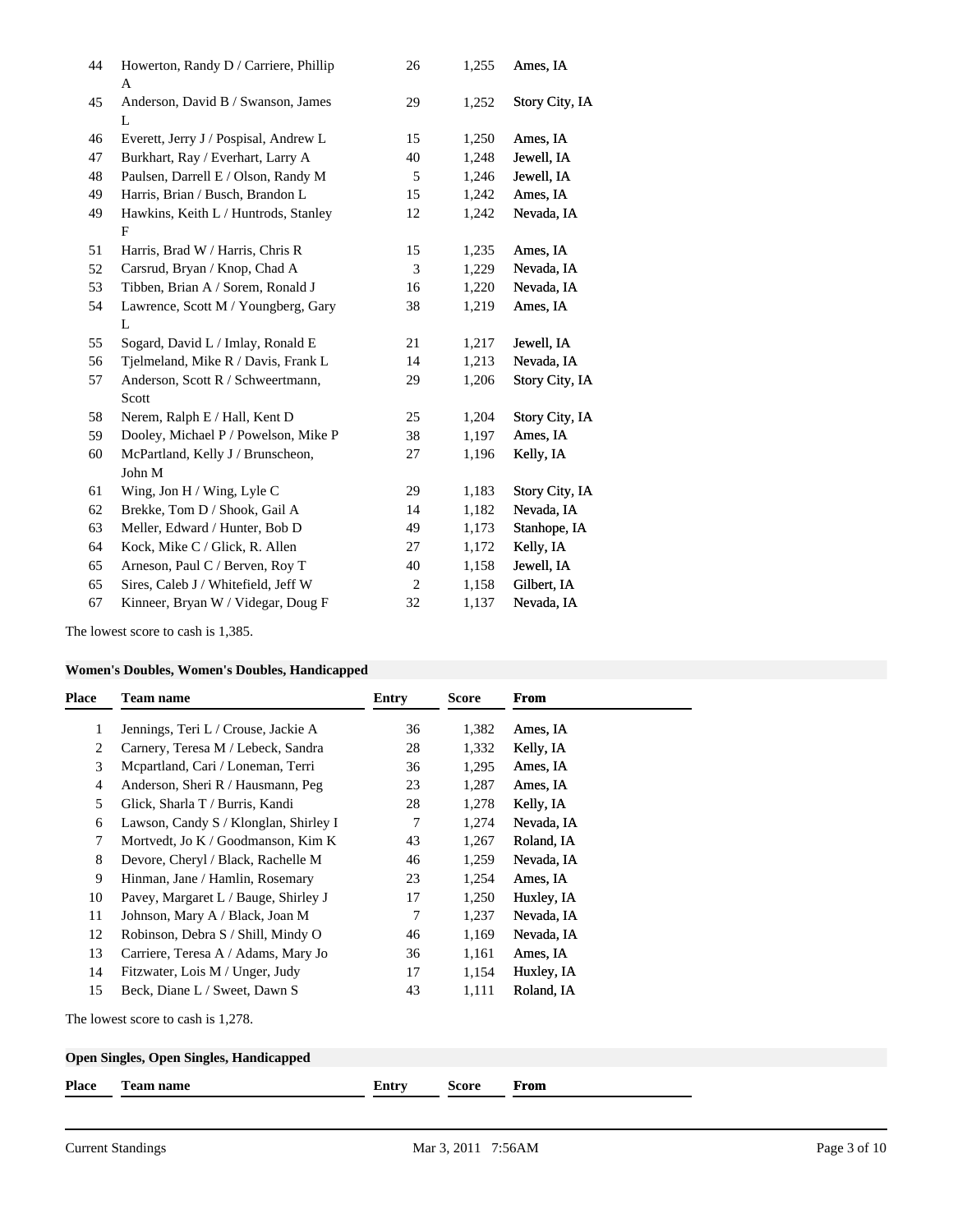| 1                       | Canott, Matt D      | 32                          | 796 | Nevada, IA     |
|-------------------------|---------------------|-----------------------------|-----|----------------|
| $\overline{\mathbf{c}}$ | Cavan, Lom          | 5                           | 775 | Jewell, IA     |
| 2                       | Snodgrass, Joshua M | 3                           | 775 | Nevada, IA     |
| 4                       | Siedelman, Terry    | 52                          | 772 | Ames, IA       |
| 5                       | Anderson, David B   | 29                          | 766 | Story City, IA |
| 6                       | Schmidt, Jonathan   | 42                          | 754 | Ames, IA       |
| 7                       | Dentlinger, Dave T  | 52                          | 752 | Ames, IA       |
| 8                       | Howard, Brian L     | $\overline{\mathcal{A}}$    | 748 | Jewell, IA     |
| 9                       | Heintz, Jeremy L    | 9                           | 742 | Nevada, IA     |
| 10                      | Black, Derrick J    | $\mathbf{1}$                | 741 | Maxwell, IA    |
| 11                      | Erwin, Nathan R     | $\boldsymbol{2}$            | 740 | Gilbert, IA    |
| 12                      | Link, Kevin W       | $\overline{9}$              | 730 | Nevada, IA     |
| 13                      | Tjelmeland, Mike R  | 14                          | 728 | Nevada, IA     |
| 14                      | Arneson, Paul C     | 40                          | 726 | Jewell, IA     |
| 15                      | Earles, Jeremy W    | 31                          | 722 | Boone, IA      |
| 16                      | Youngberg, Kyle R   | 38                          | 712 | Ames, IA       |
| 16                      | Kieffer, Ryan A     | 31                          | 712 | Boone, IA      |
| 18                      | Mikkelsen, Jason E  | 50                          | 711 | Ames, IA       |
| 19                      | Toro, Angel L       | 45                          | 709 | Ames, IA       |
| 20                      | Youngberg, Kirk W   | 38                          | 708 | Ames, IA       |
| 21                      | Mc Devitt, Dan L    | 33                          | 707 | Nevada, IA     |
| 22                      | Tscherter, Scott    | $\ensuremath{\mathfrak{Z}}$ | 699 | Nevada, IA     |
| 23                      | Hodnefield, Dan W   | $\overline{\mathcal{A}}$    | 698 | Jewell, IA     |
| 24                      | Dobson, Chad V      | 3                           | 696 | Nevada, IA     |
| 25                      | Huggins, Lowell W   | 53                          | 695 | Maxwell, IA    |
| 25                      | Hall, David A       | 50                          | 695 | Ames, IA       |
| 27                      | Killam, Tim         | 37                          | 693 | Ames, IA       |
| 27                      | Whitefield, Jeff W  | $\sqrt{2}$                  | 693 | Gilbert, IA    |
| 29                      | Ortiz, Alex         | 18                          | 690 | Ames, IA       |
| 30                      | Bern, Kerry E       | 39                          | 689 | Nevada, IA     |
| 31                      | Siedelmann, Nick S  | 52                          | 687 | Ames, IA       |
| 32                      | Earles, Robert F    | 31                          | 685 | Boone, IA      |
| 32                      | Lawrence, Scott M   | 38                          | 685 | Ames, IA       |
| 34                      | Kennedy, Nicholas S | 45                          | 684 | Ames, IA       |
| 35                      | Heeren, Jeff A      | $\overline{\mathcal{L}}$    | 683 | Jewell, IA     |
| 36                      | Miller, Michael J   | $\overline{c}$              | 681 | Gilbert, IA    |
| 37                      | Neal, Michael L     | 31                          | 679 | Boone, IA      |
| 37                      | Catus, Robert N     | 37                          | 679 | Ames, IA       |
| 39                      | Powelson, Mike P    | 38                          | 678 | Ames, IA       |
| 40                      | Black, Michael L    | 32                          | 677 | Nevada, IA     |
| 41                      | Glick, R. Allen     | 27                          | 673 | Kelly, IA      |
| 42                      | Busch, Brandon L    | 15                          | 670 | Ames, IA       |
| 43                      | Myers, Donnie W     | 37                          | 668 | Ames, IA       |
| 43                      | Trecker, Tyler J    | 52                          | 668 | Ames, IA       |
| 45                      | Dutton, Bret M      | $\boldsymbol{9}$            | 665 | Nevada, IA     |
| 45                      | Sealine, Douglas D  | 10                          | 665 | Stanhope, IA   |
| 47                      | Kock, Mike C        | 27                          | 664 | Kelly, IA      |
| 47                      | Brunscheon, John M  | 27                          | 664 | Kelly, IA      |
| 49                      | Hall, Kent D        | 25                          | 663 | Story City, IA |
| 49                      | Cryder, Robert L    | 26                          | 663 | Ames, IA       |
| 51                      | Wiese, Samuel J     | $10\,$                      | 662 | Stanhope, IA   |
| 52                      | Bowlin, Gabe J      | 49                          | 661 | Stanhope, IA   |
| 52                      | Harris, Brad W      | 15                          | 661 | Ames, IA       |
| 52                      | Bairey, Miles G     | 33                          | 661 | Nevada, IA     |
| 55                      | Robinson, Randal L  | 16                          | 660 | Nevada, IA     |
| 56                      | Deppe, Justin T     | 21                          | 659 | Jewell, IA     |
|                         |                     |                             |     |                |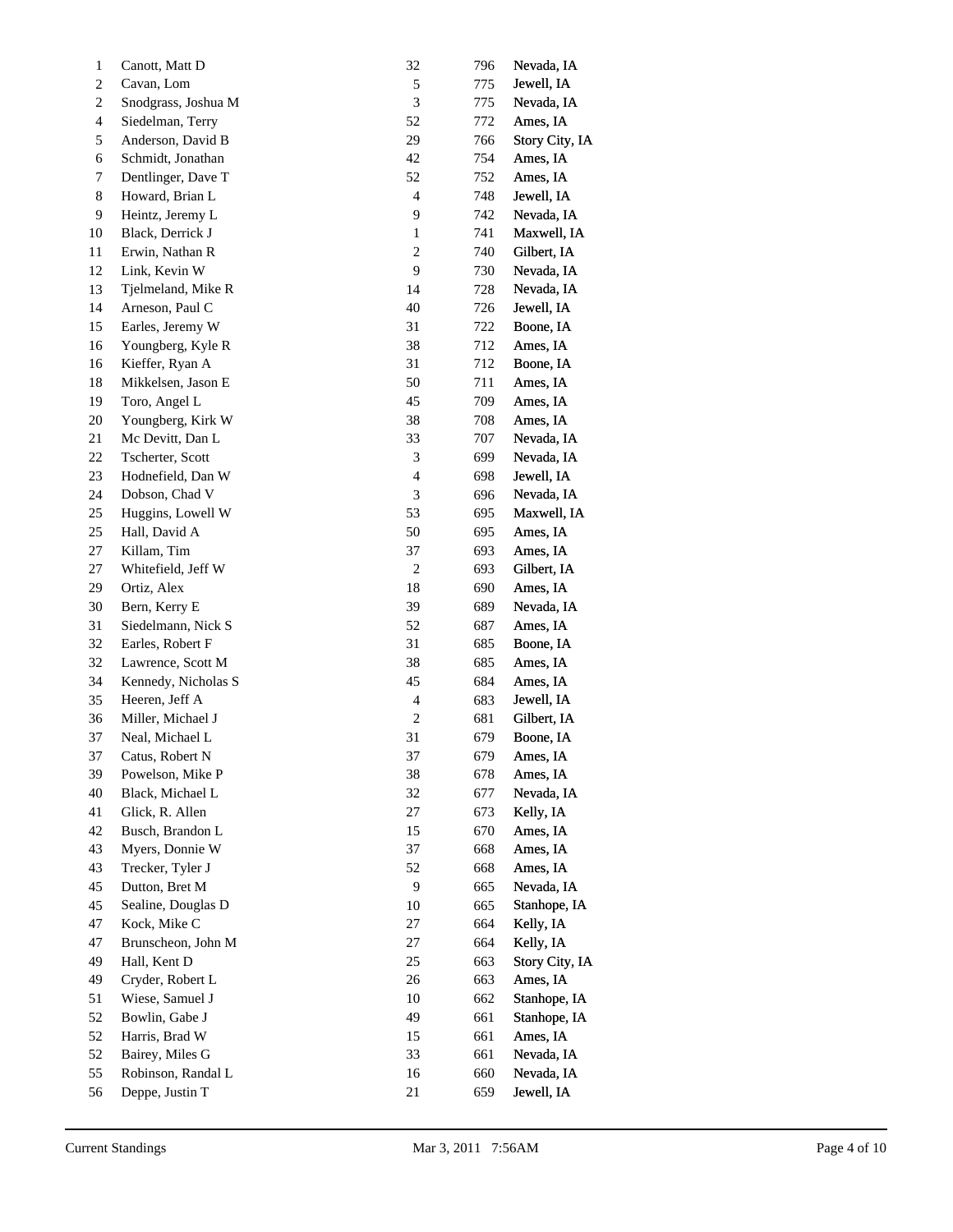| 57           | Bairey, Mark G                      | 33                          | 658        | Nevada, IA               |
|--------------|-------------------------------------|-----------------------------|------------|--------------------------|
| 57           | Culpepper, Wayne E                  | $\sqrt{5}$                  | 658        | Jewell, IA               |
| 59           | Schoep, Arden J                     | $26\,$                      | 657        | Ames, IA                 |
| 60           | Paulsen, Darrell E                  | $\sqrt{5}$                  | 656        | Jewell, IA               |
| 60           | Holm, Kevin L                       | $\sqrt{6}$                  | 656        | Story City, IA           |
| 62           | Wing, Jon H                         | 29                          | 654        | Story City, IA           |
| 63           | Mason, Terry W                      | 26                          | 652        | Ames, IA                 |
| 63           | Howerton, Randy D                   | 26                          | 652        | Ames, IA                 |
| 65           | Pospisal, Andrew L                  | 15                          | 648        | Ames, IA                 |
| 66           | Smith, Jimmy J                      | 53                          | 646        | Maxwell, IA              |
| 66           | Knop, Chad A                        | $\ensuremath{\mathfrak{Z}}$ | 646        | Nevada, IA               |
| 68           | Slobe, Richard L                    | 35                          | 645        | Ames, IA                 |
| 68           | Olson, Larry G                      | 33                          | 645        | Nevada, IA               |
| $70\,$       | Brekke, Tom D                       | 14                          | 643        | Nevada, IA               |
| 71           | Mensing, Dennis D                   | 16                          | 642        | Nevada, IA               |
| $72\,$       | Dooley, Michael P                   | 38                          | 641        | Ames, IA                 |
| 73           | Wilcox, Brian W                     | $\sqrt{5}$                  | 639        | Jewell, IA               |
| 74           | Overland, Gary L                    | 33                          | 638        | Nevada, IA               |
| 74           | Kadolph, Tim                        | 25                          | 638        | Story City, IA           |
| 76           | Thomas, Chip                        | $18\,$                      | 637        | Ames, IA                 |
| 76           | Davis, Frank L                      | 14                          | 637        | Nevada, IA               |
| 78           | Bibler, Eric J                      | 35                          | 634        | Ames, IA                 |
| 79           | Watts, Dwain A                      | $\sqrt{6}$                  | 631        | Story City, IA           |
| $80\,$       | Schweertmann, Scott                 | 29                          |            | Story City, IA           |
|              |                                     | 29                          | 630        |                          |
| 81           | Anderson, Scott R                   |                             | 624        | Story City, IA           |
| 82           | Youngberg, Gary L                   | 38                          | 622        | Ames, IA                 |
| 82           | Carriere, Phillip A                 | 26<br>49                    | 622        | Ames, IA                 |
| 84           | Meller, Edward                      |                             | 620        | Stanhope, IA             |
| 85           | Kapayou, Steven J                   | 18                          | 619        | Ames, IA                 |
| 86           | Hunter, Bob D                       | 49<br>$\sqrt{5}$            | 618        | Stanhope, IA             |
| 86<br>$88\,$ | Hetland, Randy M<br>Tibben, Brian A | 16                          | 618        | Jewell, IA<br>Nevada, IA |
| 89           | Tscherter, Mick F                   | 39                          | 615        |                          |
| 90           | Shook, Gail A                       | 14                          | 614        | Nevada, IA<br>Nevada, IA |
| 91           | Best, Bob O                         | 37                          | 613        | Ames, IA                 |
| 92           | Prescott, Jarad W                   |                             | 612<br>610 | Maxwell, IA              |
| 93           | Sires, Caleb J                      | $\mathbf{1}$<br>$\sqrt{2}$  | 609        |                          |
|              |                                     | 21                          |            | Gilbert, IA              |
| 94           | Sogard, Douglas L                   |                             | 608        | Jewell, IA               |
| 95           | Sealine, Ranae                      | 10                          | 606        | Stanhope, IA             |
| 95           | Novak, Wes                          | 44                          | 606        | Maxwell, IA              |
| 97           | Sorem, Ronald J                     | 16                          | 604        | Nevada, IA               |
| 98           | Burkhart, Ray                       | 40                          | 601        | Jewell, IA               |
| 99           | Mc Partland, Kelly                  | 27                          | 597        | Kelly, IA                |
| 100          | Olson, Randy M                      | 5                           | 595        | Jewell, IA               |
| 100          | Harris, Brian                       | 15                          | 595        | Ames, IA                 |
| 102          | Wing, Lyle C                        | 29                          | 592        | Story City, IA           |
| 103          | Huntrods, Steven T                  | 12                          | 591        | Nevada, IA               |
| 104          | Ortiz, Jeff                         | 18                          | 590        | Ames, IA                 |
| 104          | Brechler, Michael D                 | 44                          | 590        | Maxwell, IA              |
| 106          | Wicks, Bryan R                      | $\overline{4}$              | 588        | Jewell, IA               |
| 107          | Everhart, Larry A                   | 40                          | 586        | Jewell, IA               |
| 108          | Port, Gordon L                      | 33                          | 584        | Nevada, IA               |
| 109          | Everett, Jerry                      | 15                          | 582        | Ames, IA                 |
| 109          | Mueller, Josh                       | 42                          | 582        | Ames, IA                 |
| 111          | Harris, Chris R                     | 15                          | 581        | Ames, IA                 |
| 111          | Hathaway, Mike R                    | $\ensuremath{\mathfrak{Z}}$ | 581        | Nevada, IA               |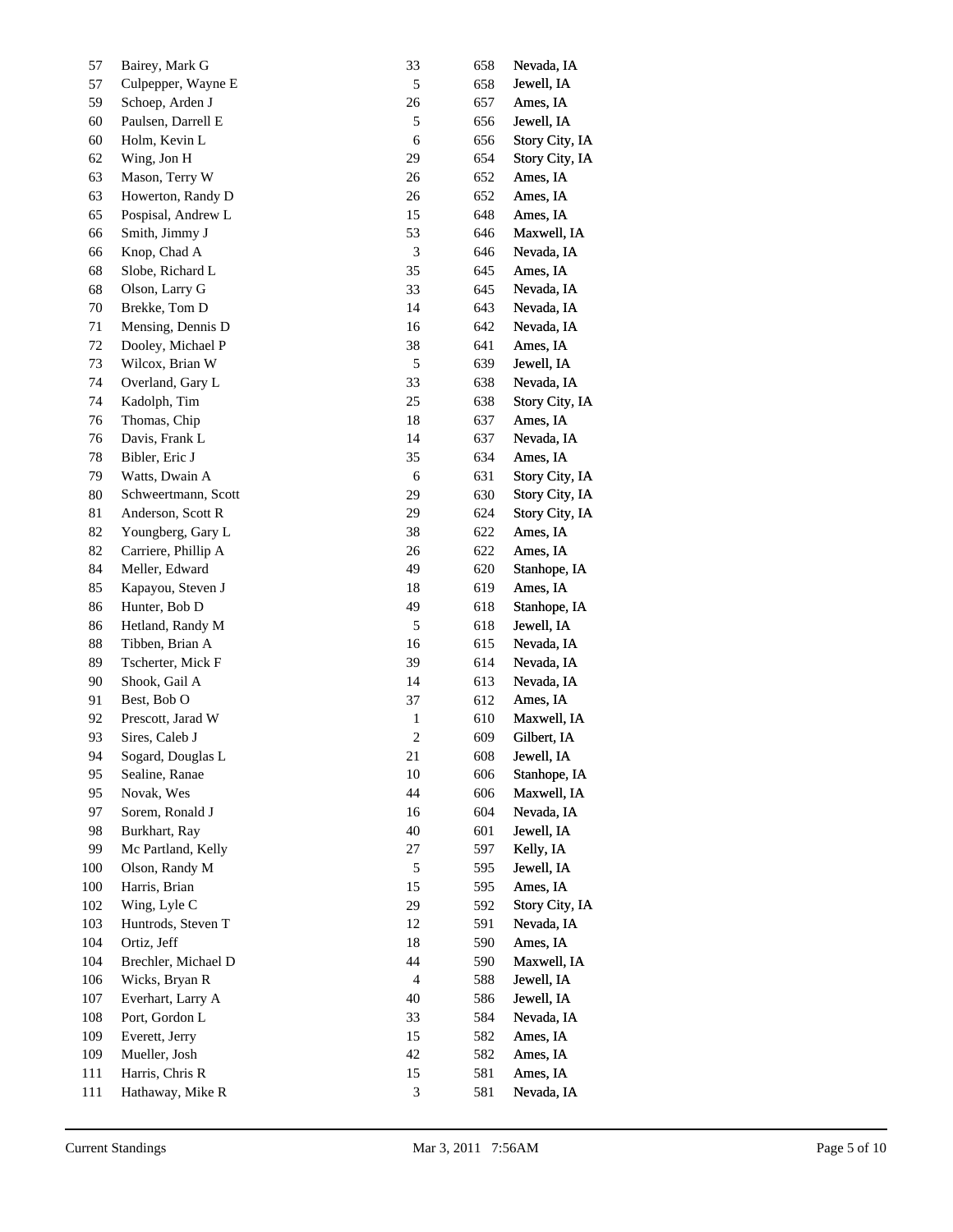| 113 | Cryder, Christian   | 26           | 580 | Ames, IA       |
|-----|---------------------|--------------|-----|----------------|
| 114 | Otto, Duane D       | 12           | 579 | Nevada, IA     |
| 115 | Link, Gary A        | 9            | 578 | Nevada, IA     |
| 116 | Huntrods, Stanley F | 12           | 577 | Nevada, IA     |
| 116 | Wierson, Ryan J     | 12           | 577 | Nevada, IA     |
| 118 | Johnson, Robert D   | 39           | 576 | Nevada, IA     |
| 119 | Videgar, Doug F     | 32           | 575 | Nevada, IA     |
| 120 | Beck, Art           | 25           | 574 | Story City, IA |
| 121 | Kinneer, Bryan W    | 32           | 572 | Nevada, IA     |
| 122 | Bervin, Roy T       | 40           | 571 | Jewell, IA     |
| 123 | Nerem, Ralph E      | 25           | 569 | Story City, IA |
| 124 | Swanson, James L    | 29           | 564 | Story City, IA |
| 125 | Schwartz, Dennis    | 12           | 559 | Nevada, IA     |
| 125 | Sealine, Orien R    | 49           | 559 | Stanhope, IA   |
| 127 | Newell, Brandon W   | 39           | 552 | Nevada, IA     |
| 128 | Hawkins, Keith L    | 12           | 547 | Nevada, IA     |
| 129 | Carsrud, Bryan      | 3            | 545 | Nevada, IA     |
| 130 | Imlay, Ronald E     | 21           | 540 | Jewell, IA     |
| 131 | Crouse, Lowell D    | $\mathbf{1}$ | 531 | Maxwell, IA    |
| 132 | Sogard, David L     | 21           | 513 | Jewell, IA     |
| 133 | Gray, Bill B        | 10           | 510 | Stanhope, IA   |
|     |                     |              |     |                |

The lowest score to cash is 693.

# **Women's Singles, Women's Singles, Handicapped**

| <b>Place</b>   | <b>Team name</b>    | <b>Entry</b>   | <b>Score</b> | From       |
|----------------|---------------------|----------------|--------------|------------|
| 1              | Adams, Mary Jo      | 36             | 699          | Ames, IA   |
| 1              | Winnett, Teresa M   | 28             | 699          | Kelly, IA  |
| 3              | Loneman, Terri      | 36             | 695          | Ames, IA   |
| $\overline{4}$ | Hausmann, Peg       | 23             | 689          | Ames, IA   |
| 5              | Black, Rachelle M   | 46             | 665          | Nevada, IA |
| 6              | Beck, Diane L       | 43             | 651          | Roland, IA |
| 7              | Unger, Judy         | 17             | 649          | Huxley, IA |
| 7              | Jennings, Teri L    | 36             | 649          | Ames, IA   |
| 9              | Lebeck, Sandra      | 28             | 648          | Kelly, IA  |
| 10             | Klonglan, Shirley I | $\tau$         | 644          | Nevada, IA |
| 11             | Shill, Mindy O      | 46             | 634          | Nevada, IA |
| 12             | Burris, Kandi       | 28             | 630          | Kelly, IA  |
| 13             | Anderson, Sheri R   | 23             | 627          | Ames, IA   |
| 14             | Hamlin, Rosemary    | 23             | 624          | Ames, IA   |
| 15             | Black, Joan M       | 7              | 618          | Nevada, IA |
| 16             | Lawson, Candy S     | $\overline{7}$ | 610          | Nevada, IA |
| 17             | Pavey, Margaret L   | 17             | 608          | Huxley, IA |
| 18             | Glick, Sharla T     | 28             | 607          | Kelly, IA  |
| 19             | Crouse, Jackie A    | 36             | 596          | Ames, IA   |
| 20             | Johnson, Mary A     | $\tau$         | 586          | Nevada, IA |
| 21             | Carriere, Teresa A  | 36             | 582          | Ames, IA   |
| 22             | Mcpartland, Cari    | 36             | 580          | Ames, IA   |
| 23             | Goodmanson, Kim K   | 43             | 578          | Roland, IA |
| 24             | Bauge, Shirley J    | 17             | 577          | Huxley, IA |
| 25             | Mortvedt, Jo K      | 43             | 569          | Roland, IA |
| 26             | Fitzwater, Lois M   | 17             | 568          | Huxley, IA |
| 27             | Robinson, Debra S   | 46             | 564          | Nevada, IA |
| 28             | Hinman, Jane        | 23             | 562          | Ames, IA   |
| 29             | Devore, Cheryl      | 46             | 557          | Nevada, IA |
|                |                     |                |              |            |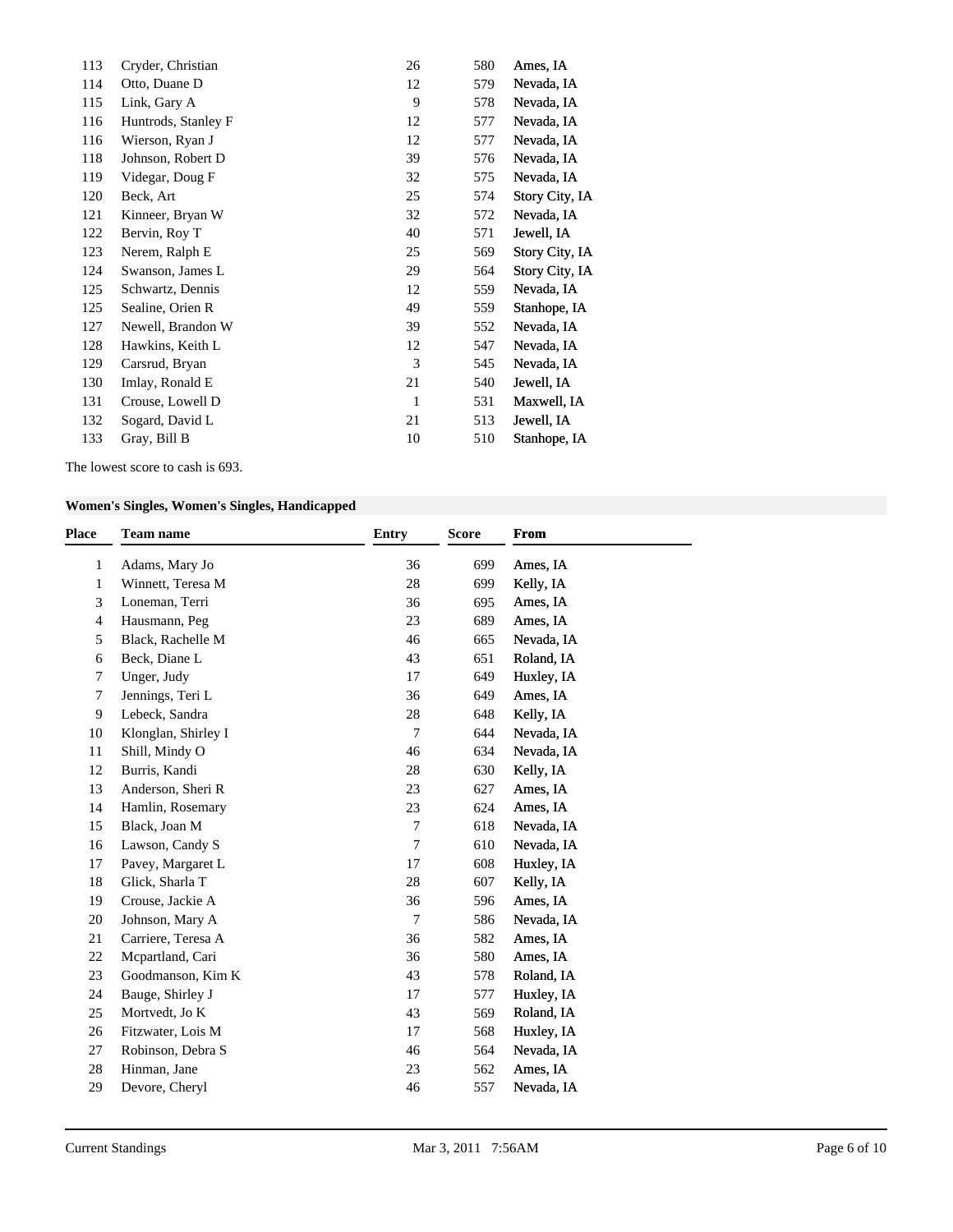The lowest score to cash is 644.

### **Open All-Events-Handicap, All-Events, Handicapped**

| <b>Place</b> | Team name           | <b>Entry</b> | <b>Score</b> | From           |
|--------------|---------------------|--------------|--------------|----------------|
| $\mathbf{1}$ | Canott, Matt D      | 32           | 2,306        | Nevada, IA     |
| 2            | Heeren, Jeff A      | 4            | 2,179        | Jewell, IA     |
| 3            | Mc Devitt, Dan L    | 33           | 2,175        | Nevada, IA     |
| 4            | Dobson, Chad V      | 3            | 2,134        | Nevada, IA     |
| 5            | Black, Derrick J    | $\mathbf{1}$ | 2,123        | Maxwell, IA    |
| 6            | Paulsen, Darrell E  | 5            | 2,111        | Jewell, IA     |
| 7            | Cavan, Lom          | 5            | 2,106        | Jewell, IA     |
| 8            | Sealine, Douglas D  | 10           | 2,098        | Stanhope, IA   |
| 9            | Siedelman, Terry    | 52           | 2,083        | Ames, IA       |
| 10           | Bern, Kerry E       | 39           | 2,078        | Nevada, IA     |
| 11           | Cryder, Robert L    | 26           | 2,064        | Ames, IA       |
| 12           | Erwin, Nathan R     | 2            | 2,060        | Gilbert, IA    |
| 13           | Wiese, Samuel J     | 10           | 2,047        | Stanhope, IA   |
| 14           | Wierson, Ryan J     | 12           | 2,040        | Nevada, IA     |
| 15           | Mensing, Dennis D   | 16           | 2,034        | Nevada, IA     |
| 16           | Earles, Robert F    | 31           | 2,028        | Boone, IA      |
| 17           | Youngberg, Kyle R   | 38           | 2,026        | Ames, IA       |
| 18           | Myers, Donnie W     | 37           | 2,025        | Ames, IA       |
| 19           | Killam, Tim         | 37           | 2,021        | Ames, IA       |
| 20           | Anderson, David B   | 29           | 2,015        | Story City, IA |
| 21           | Kieffer, Ryan A     | 31           | 2,011        | Boone, IA      |
| 22           | Olson, Larry G      | 33           | 2,008        | Nevada, IA     |
| 23           | Dentlinger, Dave T  | 52           | 2,005        | Ames, IA       |
| 24           | Huggins, Lowell W   | 53           | 2,003        | Maxwell, IA    |
| 25           | Bairey, Mark G      | 33           | 2,000        | Nevada, IA     |
| 26           | Siedelmann, Nick S  | 52           | 1,996        | Ames, IA       |
| 27           | Bibler, Eric J      | 35           | 1,995        | Ames, IA       |
| 28           | Deppe, Justin T     | 21           | 1,986        | Jewell, IA     |
| 29           | Holm, Kevin L       | 6            | 1,976        | Story City, IA |
| 30           | Catus, Robert N     | 37           | 1,974        | Ames, IA       |
| 30           | Prescott, Jarad W   | $\mathbf{1}$ | 1,974        | Maxwell, IA    |
| 32           | Brunscheon, John M  | 27           | 1,972        | Kelly, IA      |
| 33           | Novak, Wes          | 44           | 1,970        | Maxwell, IA    |
| 34           | Neal, Michael L     | 31           | 1,968        | Boone, IA      |
| 34           | Bowlin, Gabe J      | 49           | 1,968        | Stanhope, IA   |
| 36           | Earles, Jeremy W    | 31           | 1,964        | Boone, IA      |
| 37           | Trecker, Tyler J    | 52           | 1,963        | Ames, IA       |
| 38           | Pospisal, Andrew L  | 8            | 1,957        | Maxwell, IA    |
| 39           | Hodnefield, Dan W   | 4            | 1,956        | Jewell, IA     |
| 40           | Best, Bob O         | 37           | 1,952        | Ames, IA       |
| 41           | Wing, Jon H         | 29           | 1,944        | Story City, IA |
| 41           | Slobe, Richard L    | 35           | 1,944        | Ames, IA       |
| 43           | Hall, Kent D        | 25           | 1,930        | Story City, IA |
| 44           | Arneson, Paul C     | 40           | 1,927        | Jewell, IA     |
| 45           | Powelson, Mike P    | 38           | 1,926        | Ames, IA       |
| 46           | Wilcox, Brian W     | 5            | 1,922        | Jewell, IA     |
| 46           | Wilcox, Brian W     | 4            | 1,922        | Jewell, IA     |
| 46           | Tjelmeland, Mike R  | 14           | 1,922        | Nevada, IA     |
|              | Carriere, Phillip A | $26\,$       | 1,920        | Ames, IA       |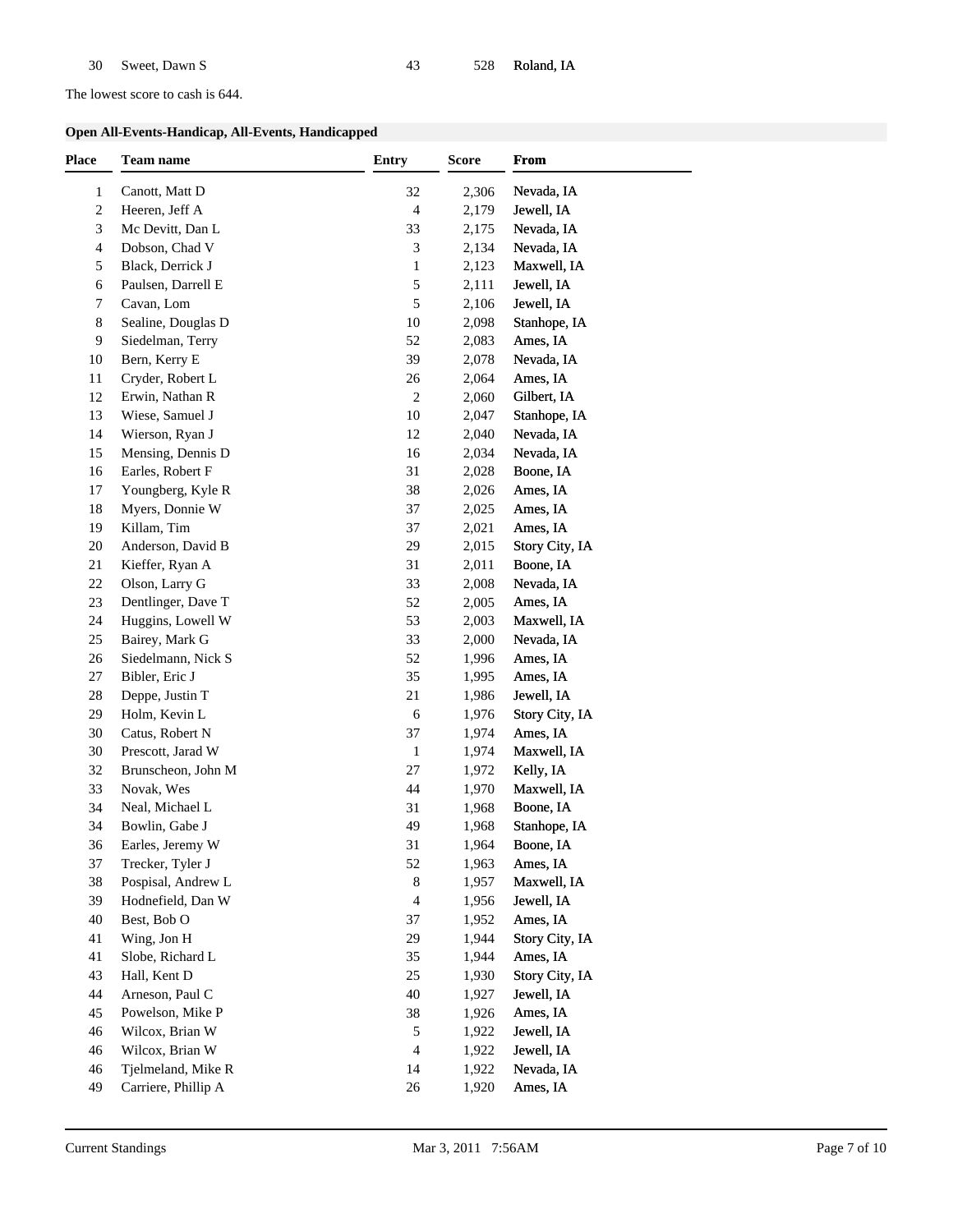| 49      | Tscherter, Scott    | $\ensuremath{\mathfrak{Z}}$ | 1,920 | Nevada, IA     |
|---------|---------------------|-----------------------------|-------|----------------|
| 51      | Schweertmann, Scott | 29                          | 1,919 | Story City, IA |
| 52      | Schwartz, Dennis    | $12\,$                      | 1,918 | Nevada, IA     |
| 53      | Black, Michael L    | 32                          | 1,915 | Nevada, IA     |
| 54      | Johnson, Robert D   | 39                          | 1,914 | Nevada, IA     |
| 55      | Miller, Michael J   | $\sqrt{2}$                  | 1,912 | Gilbert, IA    |
| 56      | Harris, Brad W      | 15                          | 1,903 | Ames, IA       |
| 56      | Robinson, Randal L  | 16                          | 1,903 | Nevada, IA     |
| 58      | Huntrods, Stanley F | $12\,$                      | 1,902 | Nevada, IA     |
| 59      | Kock, Mike C        | 27                          | 1,899 | Kelly, IA      |
| 60      | Mason, Terry W      | 26                          | 1,898 | Ames, IA       |
| 61      | Beck, Art           | $25\,$                      | 1,896 | Story City, IA |
| 61      | Schoep, Arden J     | $26\,$                      | 1,896 | Ames, IA       |
| 63      | Tibben, Brian A     | 16                          | 1,895 | Nevada, IA     |
| 64      | Whitefield, Jeff W  | $\sqrt{2}$                  | 1,891 | Gilbert, IA    |
| 65      | Everhart, Larry A   | 40                          | 1,890 | Jewell, IA     |
| 66      | Lawrence, Scott M   | 38                          | 1,888 | Ames, IA       |
| 67      | Overland, Gary L    | 33                          | 1,882 | Nevada, IA     |
| 68      | Watts, Dwain A      | $\sqrt{6}$                  | 1,881 | Story City, IA |
| 68      | Newell, Brandon W   | 39                          | 1,881 | Nevada, IA     |
| 68      | Everett, Jerry      | 15                          | 1,881 | Ames, IA       |
| 71      | Youngberg, Gary L   | 38                          | 1,877 | Ames, IA       |
| $72\,$  | Knop, Chad A        | $\ensuremath{\mathfrak{Z}}$ | 1,876 | Nevada, IA     |
| $73\,$  | Hetland, Randy M    | $\sqrt{5}$                  | 1,875 | Jewell, IA     |
| 74      | Olson, Randy M      | $\sqrt{5}$                  | 1,866 | Jewell, IA     |
| 74      | Culpepper, Wayne E  | $\sqrt{5}$                  | 1,866 | Jewell, IA     |
| 76      | Tscherter, Mick F   | 39                          | 1,863 | Nevada, IA     |
| 77      | Smith, Jimmy J      | 53                          | 1,860 | Maxwell, IA    |
| $78\,$  | Wicks, Bryan R      | $\overline{4}$              | 1,853 | Jewell, IA     |
| 79      | Mc Partland, Kelly  | $27\,$                      | 1,851 | Kelly, IA      |
| $80\,$  | Hathaway, Mike R    | $\ensuremath{\mathfrak{Z}}$ | 1,849 | Nevada, IA     |
| 81      | Sealine, Ranae      | $10\,$                      | 1,846 | Stanhope, IA   |
| 82      | Huntrods, Steven T  | $12\,$                      | 1,843 | Nevada, IA     |
| 82      | Swanson, James L    | 29                          | 1,843 | Story City, IA |
| 84      | Kadolph, Tim        | 25                          | 1,842 | Story City, IA |
| 84      | Sogard, Douglas L   | 21                          | 1,842 | Jewell, IA     |
| 86      | Howerton, Randy D   | 26                          | 1,839 | Ames, IA       |
| 87      | Otto, Duane D       | 12                          | 1,838 | Nevada, IA     |
| 88      | Brechler, Michael D | 44                          | 1,831 | Maxwell, IA    |
| 89      | Busch, Brandon L    | 15                          | 1,815 | Ames, IA       |
| 90      | Brekke, Tom D       | 14                          | 1,812 | Nevada, IA     |
| 91      | Sogard, David L     | $21\,$                      | 1,806 | Jewell, IA     |
| 92      | Harris, Brian       | 15                          | 1,797 | Ames, IA       |
| 93      | Kinneer, Bryan W    | 32                          | 1,794 | Nevada, IA     |
| 94      | Sorem, Ronald J     | 16                          | 1,792 | Nevada, IA     |
| 95      | Nerem, Ralph E      | $25\,$                      | 1,791 | Story City, IA |
| 96      | Crouse, Lowell D    | $\mathbf{1}$                | 1,789 | Maxwell, IA    |
| 97      | Videgar, Doug F     | 32                          | 1,788 | Nevada, IA     |
| 98      | Shook, Gail A       | 14                          | 1,785 | Nevada, IA     |
| 99      | Davis, Frank L      | 14                          | 1,784 | Nevada, IA     |
| 100     | Harris, Chris R     | 15                          | 1,781 | Ames, IA       |
| $101\,$ | Port, Gordon L      | 33                          | 1,774 | Nevada, IA     |
| 102     | Bervin, Roy T       | 40                          | 1,771 | Jewell, IA     |
| 103     | Sealine, Orien R    | 49                          | 1,770 | Stanhope, IA   |
| 103     | Sealine, Orien R    | $10\,$                      | 1,770 | Stanhope, IA   |
| 105     | Carsrud, Bryan      | $\ensuremath{\mathfrak{Z}}$ | 1,767 | Nevada, IA     |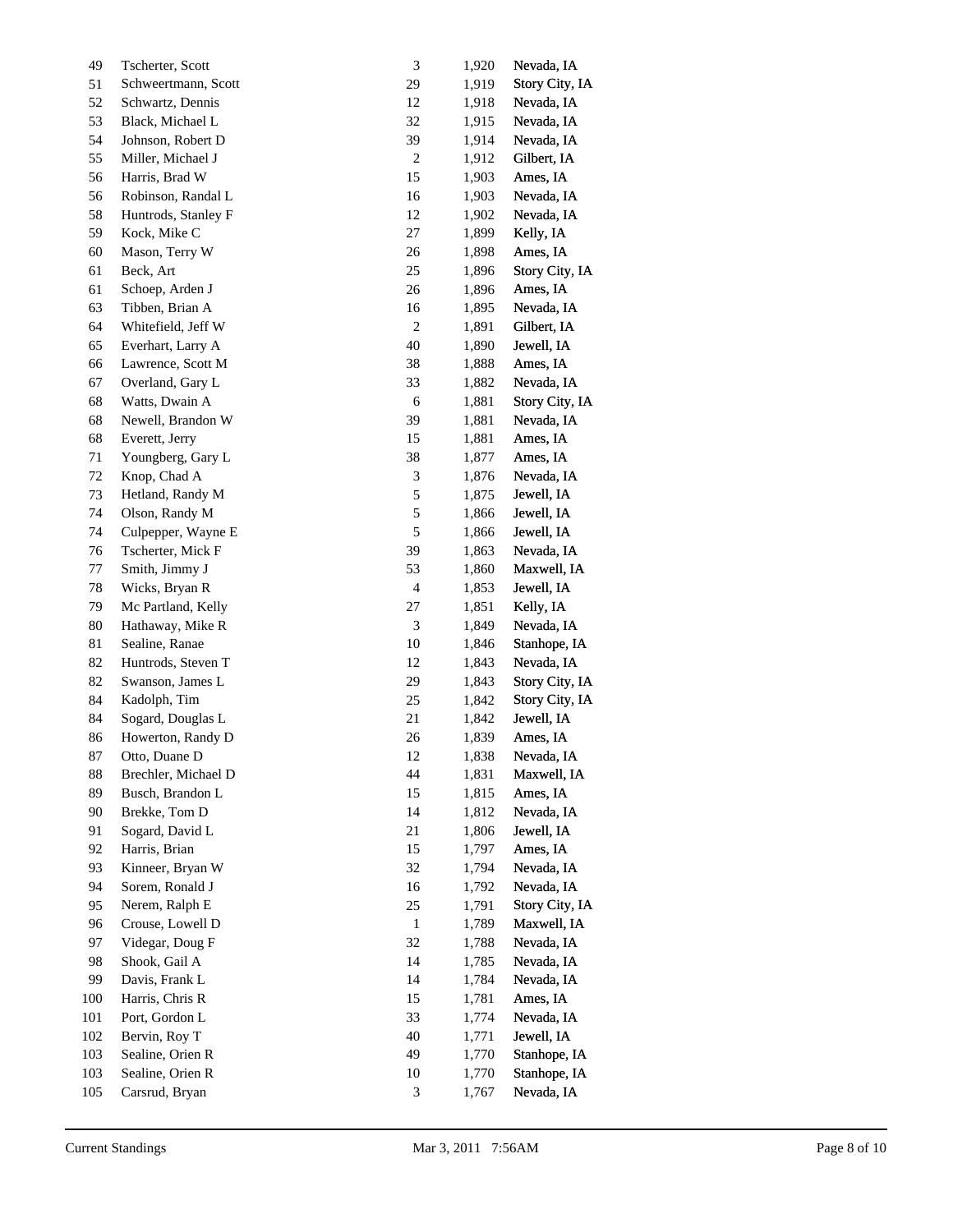| 106 | Sires, Caleb J    |    | 1.760 | Gilbert, IA           |
|-----|-------------------|----|-------|-----------------------|
| 107 | Dooley, Michael P | 38 | 1.739 | Ames, IA              |
| 108 | Anderson, Scott R | 29 | 1.738 | <b>Story City, IA</b> |
| 109 | Meller, Edward    | 49 | 1.706 | Stanhope, IA          |
| 109 | Hawkins, Keith L  | 12 | 1.706 | Nevada, IA            |
| 111 | Imlay, Ronald E   | 21 | 1.638 | Jewell, IA            |
| 112 | Hunter, Bob D     | 49 | 1.299 | Stanhope, IA          |
|     |                   |    |       |                       |

The lowest score to cash is 2,064.

|  | Open All-Events-Scratch, Open All-Events Scratch, Scratch |
|--|-----------------------------------------------------------|
|--|-----------------------------------------------------------|

| <b>Place</b>   | <b>Team name</b>    | Entry        | <b>Score</b> | <b>From</b>  |
|----------------|---------------------|--------------|--------------|--------------|
| 1              | Link, Kevin W       | 9            | 2,166        | Nevada, IA   |
| $\overline{c}$ | Dobson, Chad V      | 3            | 2,134        | Nevada, IA   |
| 3              | Sealine, Douglas D  | 10           | 2,098        | Stanhope, IA |
| 4              | Heintz, Jeremy L    | 9            | 2,048        | Nevada, IA   |
| 5              | Dentlinger, Dave T  | 52           | 2,005        | Ames, IA     |
| 6              | Dutton, Bret M      | $\mathbf{9}$ | 1,988        | Nevada, IA   |
| 7              | Siedelman, Terry    | 52           | 1,984        | Ames, IA     |
| 8              | Prescott, Jarad W   | $\mathbf{1}$ | 1,974        | Maxwell, IA  |
| 9              | Thomas, Chip        | 18           | 1,962        | Ames, IA     |
| 10             | Brunscheon, John M  | 27           | 1,951        | Kelly, IA    |
| 11             | Black, Derrick J    | $\mathbf{1}$ | 1,943        | Maxwell, IA  |
| $12\,$         | Youngberg, Kyle R   | 38           | 1,942        | Ames, IA     |
| 13             | Pospisal, Andrew L  | $\,$ 8 $\,$  | 1,936        | Maxwell, IA  |
| 14             | Kapayou, Steven J   | 18           | 1,931        | Ames, IA     |
| 15             | Ortiz, Alex         | 18           | 1,926        | Ames, IA     |
| 16             | Link, Gary A        | 9            | 1,913        | Nevada, IA   |
| 17             | Slobe, Richard L    | 35           | 1,902        | Ames, IA     |
| 18             | Cryder, Robert L    | 26           | 1,899        | Ames, IA     |
| 19             | Everett, Jerry      | 15           | 1,881        | Ames, IA     |
| $20\,$         | Kock, Mike C        | $27\,$       | 1,872        | Kelly, IA    |
| $21\,$         | Huggins, Lowell W   | 53           | 1,859        | Maxwell, IA  |
| $22\,$         | Bibler, Eric J      | 35           | 1,845        | Ames, IA     |
| 23             | Carriere, Phillip A | 26           | 1,821        | Ames, IA     |
| 24             | Novak, Wes          | 44           | 1,820        | Maxwell, IA  |
| 25             | Glick, R. Allen     | 27           | 1,817        | Kelly, IA    |
| $26\,$         | Knop, Chad A        | 3            | 1,813        | Nevada, IA   |
| $27\,$         | Mason, Terry W      | $26\,$       | 1,805        | Ames, IA     |
| $28\,$         | Siedelmann, Nick S  | 52           | 1,780        | Ames, IA     |
| 29             | Crouse, Lowell D    | $\mathbf{1}$ | 1,777        | Maxwell, IA  |
| 30             | Schoep, Arden J     | 26           | 1,776        | Ames, IA     |
| 31             | Mc Partland, Kelly  | 27           | 1,767        | Kelly, IA    |
| 32             | Trecker, Tyler J    | 52           | 1,762        | Ames, IA     |
| 33             | Brechler, Michael D | 44           | 1,747        | Maxwell, IA  |
| 34             | Ortiz, Jeff         | $18\,$       | 1,745        | Ames, IA     |
| 35             | Burkhart, Ray       | 40           | 1,699        | Jewell, IA   |
| 36             | Carsrud, Bryan      | 3            | 1,695        | Nevada, IA   |
| 37             | Howerton, Randy D   | 26           | 1,683        | Ames, IA     |

The lowest score to cash is 2,048.

| <b>Place</b> | --<br>feam name | Lntrv | icore | From |
|--------------|-----------------|-------|-------|------|
|              |                 |       |       |      |